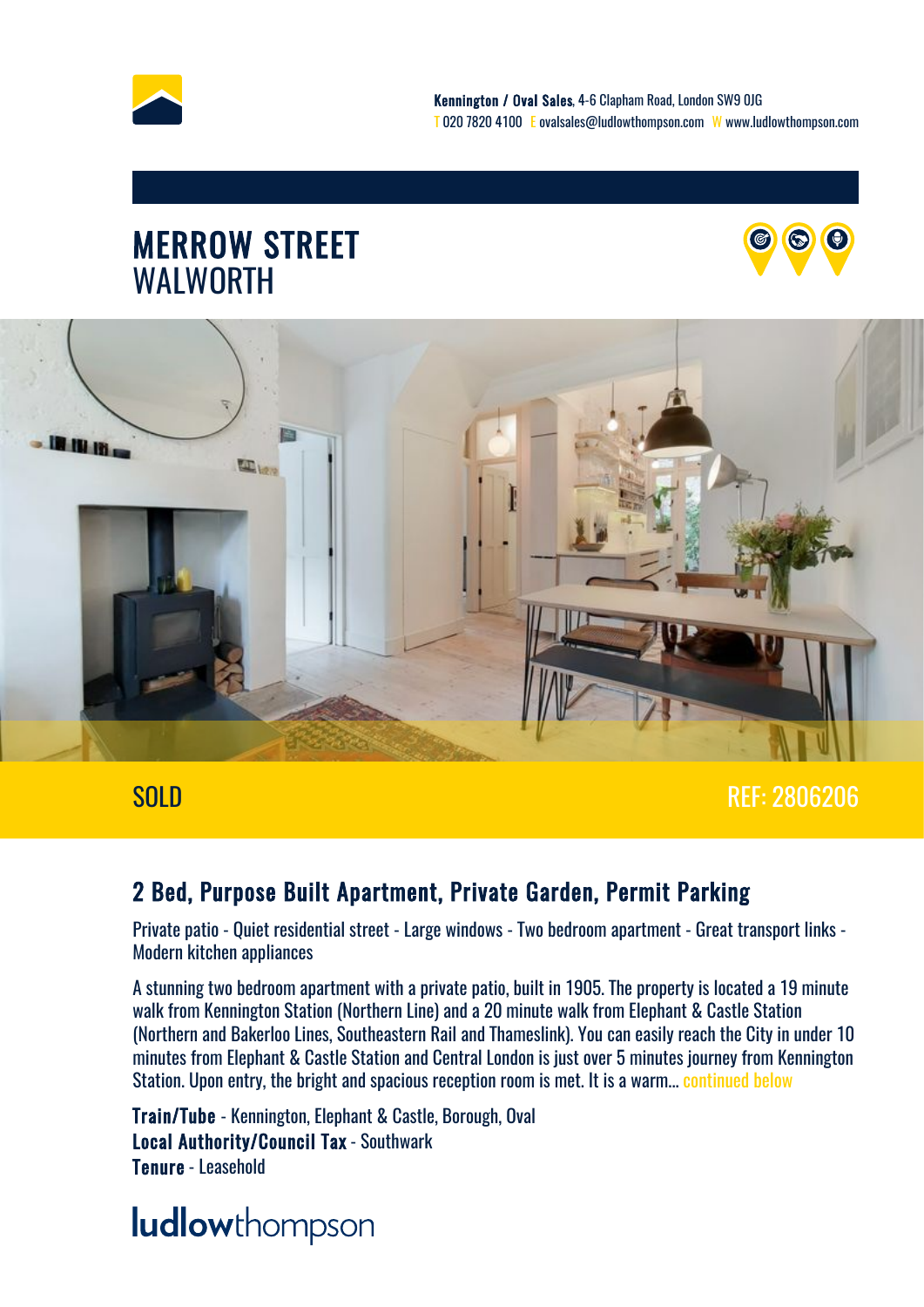

### MERROW STREET **A** WALWORTH







Exterior Exterior





Kitchen Reception





Kitchen Bedroom 1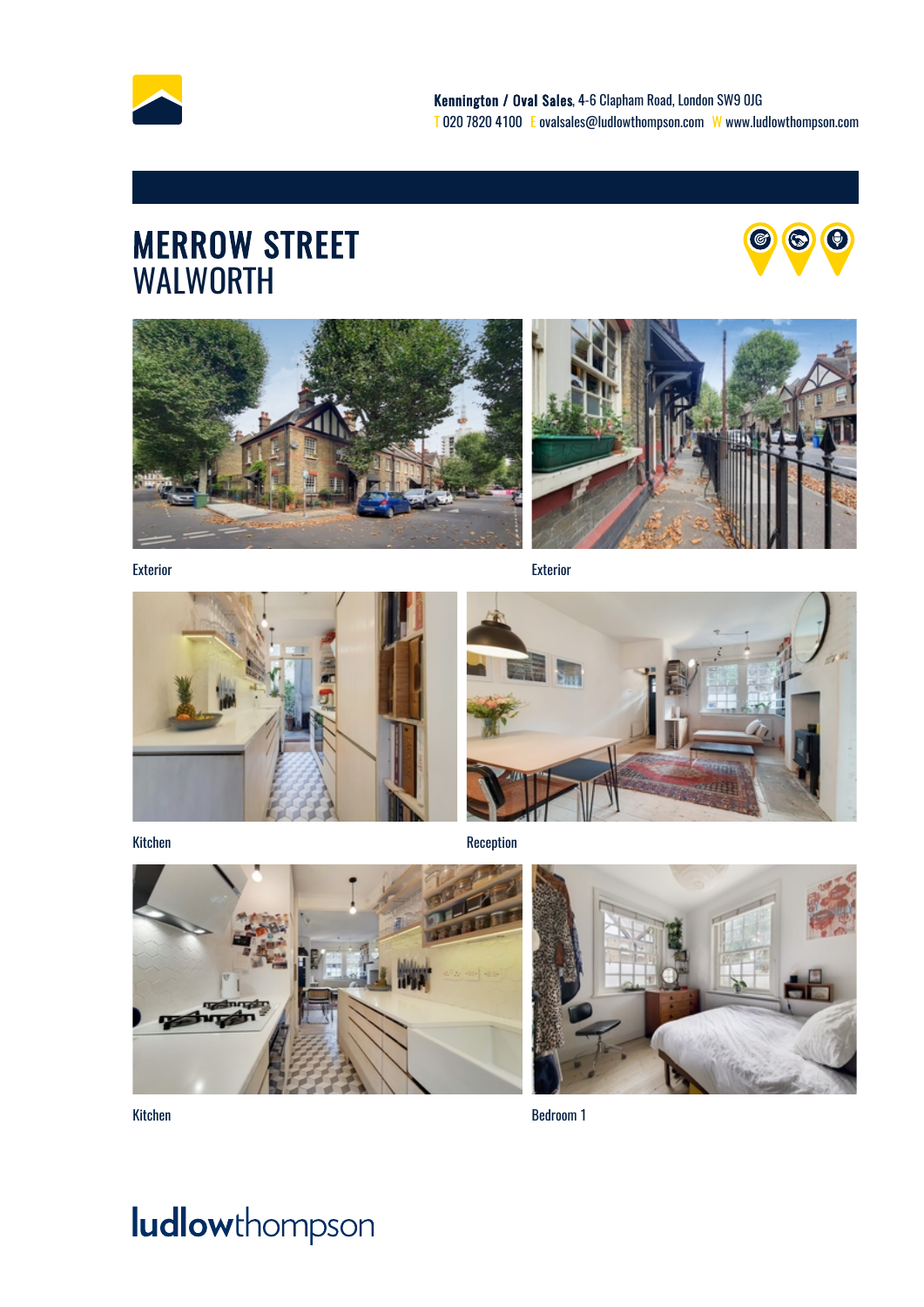

### MERROW STREET **A** WALWORTH



らこ





Bedroom 1 Bedroom 2 Bedroom 2 Bedroom 2 Bedroom 2 Bedroom 2 Bedroom 2 Bedroom 2 Bedroom 2 Bedroom 2 Bedroom 2 Bedroom 2 Bedroom 2 Bedroom 2 Bedroom 2 Bedroom 2 Bedroom 2 Bedroom 2 Bedroom 2 Bedroom 2 Bedroom 2 Bedroom 2 Be



Bedroom 2 and 2 Bathroom **Bathroom** Bathroom **Bathroom** Bathroom **Bathroom** Bathroom **Bathroom** 







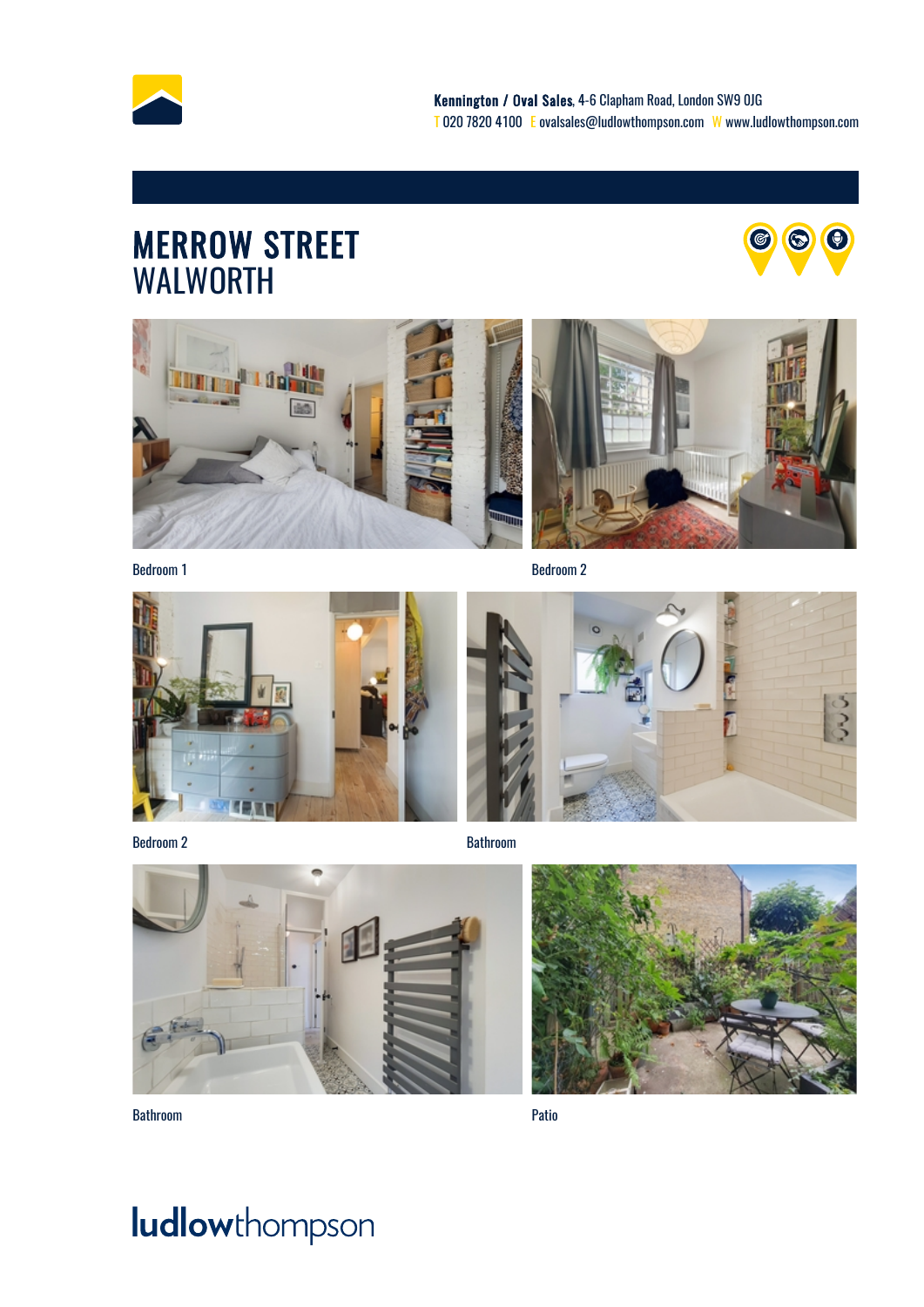

### MERROW STREET **A** WALWORTH





Patio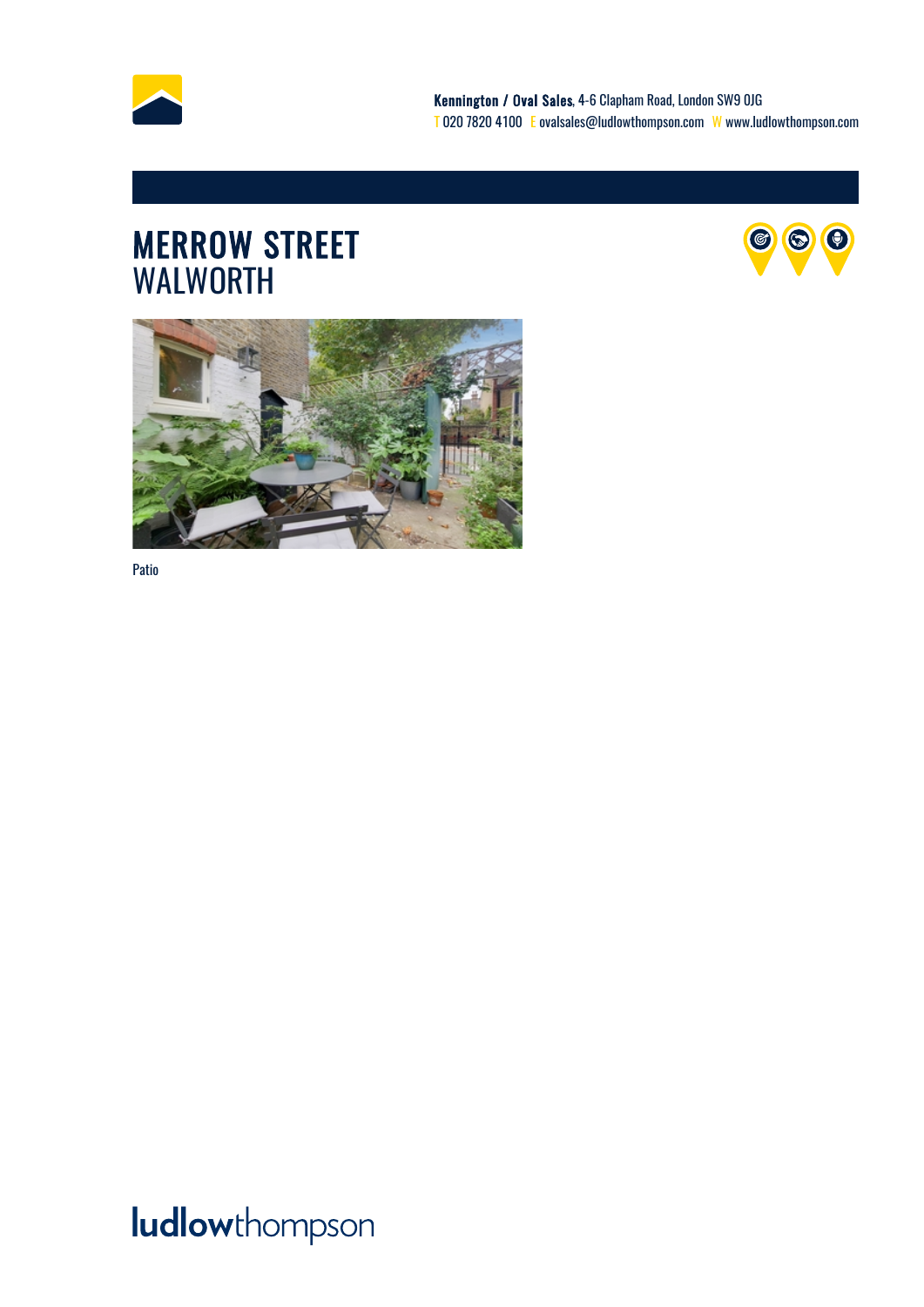

 $\odot$ 

 $\boldsymbol{\Theta}$ 

### MERROW STREET WALWORTH



Please note that this floor plan is produced for illustration and identification purposes only. It is NOT drawn to a scale. Measurements are taken in accordance with the R.I.C.S. Code of Measurement Practice. Areas quoted are Gross Internal Areas as per the R.I.C.S. Code and are not guaranteed. Do not use this plan to buy or place furniture of furnishings. Rely upon your own measurements only. Areas quoted are only a guide.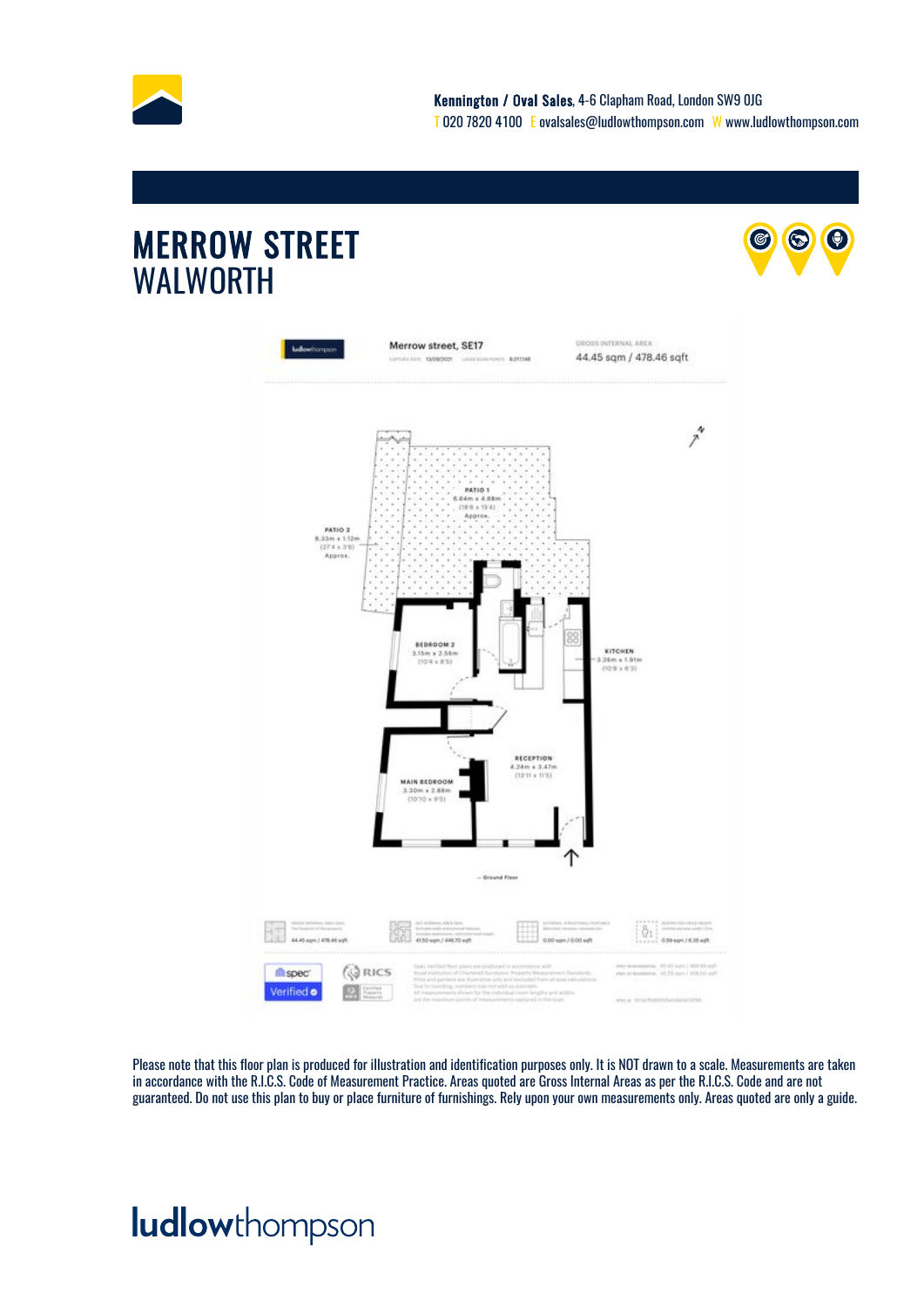<span id="page-5-0"></span>

### MERROW STREET WALWORTH



A stunning two bedroom apartment with a private patio, built in 1905.

The property is located a 19 minute walk from Kennington Station (Northern Line) and a 20 minute walk from Elephant & Castle Station (Northern and Bakerloo Lines, Southeastern Rail and Thameslink). You can easily reach the City in under 10 minutes from Elephant & Castle Station and Central London is just over 5 minutes journey from Kennington Station.

Upon entry, the bright and spacious reception room is met. It is a warm space that will be perfect for relaxing in with others. A gorgeous fireplace can be found in the room, creating a luxurious yet cosy environment. A dining area can be designated in this space too, brilliant for relishing home cooked meals on!

A flat archway makes way for the kitchen. The extensive kitchen features a wonderfully tiled backsplash and flooring, as well as modern inbuilt appliances. Cabinets have been strategically placed around the kitchen to ensure storage space for your essentials is maximised.

The apartment's first bedroom is adjacent to the reception. It is a light and airy room complete with wooden floors and two large sash windows. Peaceful views of Merrow Street are provided from these windows too, creating a lovely sight to wake up to every morning!

The second bedroom also features wooden floors and a sash window, flooding the room with natural light. There is ample space in this bedroom for a generously sized wardrobe.

The property's bathroom contains fantastic brick tiles and is complete with a separate bathtub and shower.

The expansive patio is accessible from the kitchen. It is a brilliant place to entertain friends and family in. You can choose to hold barbecues, soak up some lovely sunshine or do a spot of gardening in the patio, filling it with a variety of your favourite plants!

The ever-popular Burgess Park is only a 9 minute walk away from the apartment. Picnics with friends and family can be organised in the park, or you can choose to play some tennis or football at the respective courts or pitch. When longing for a quiet stroll, you can explore what nature has to offer in the park and stop off at the café afterwards.

This is sure to be a high in demand property! Don't miss out.

### Tenure Details

Tenure - Leasehold Lease Expires - 115 years Service Charges - £400 per year Ground Rent - £200 per year<br>**|udlow**thompson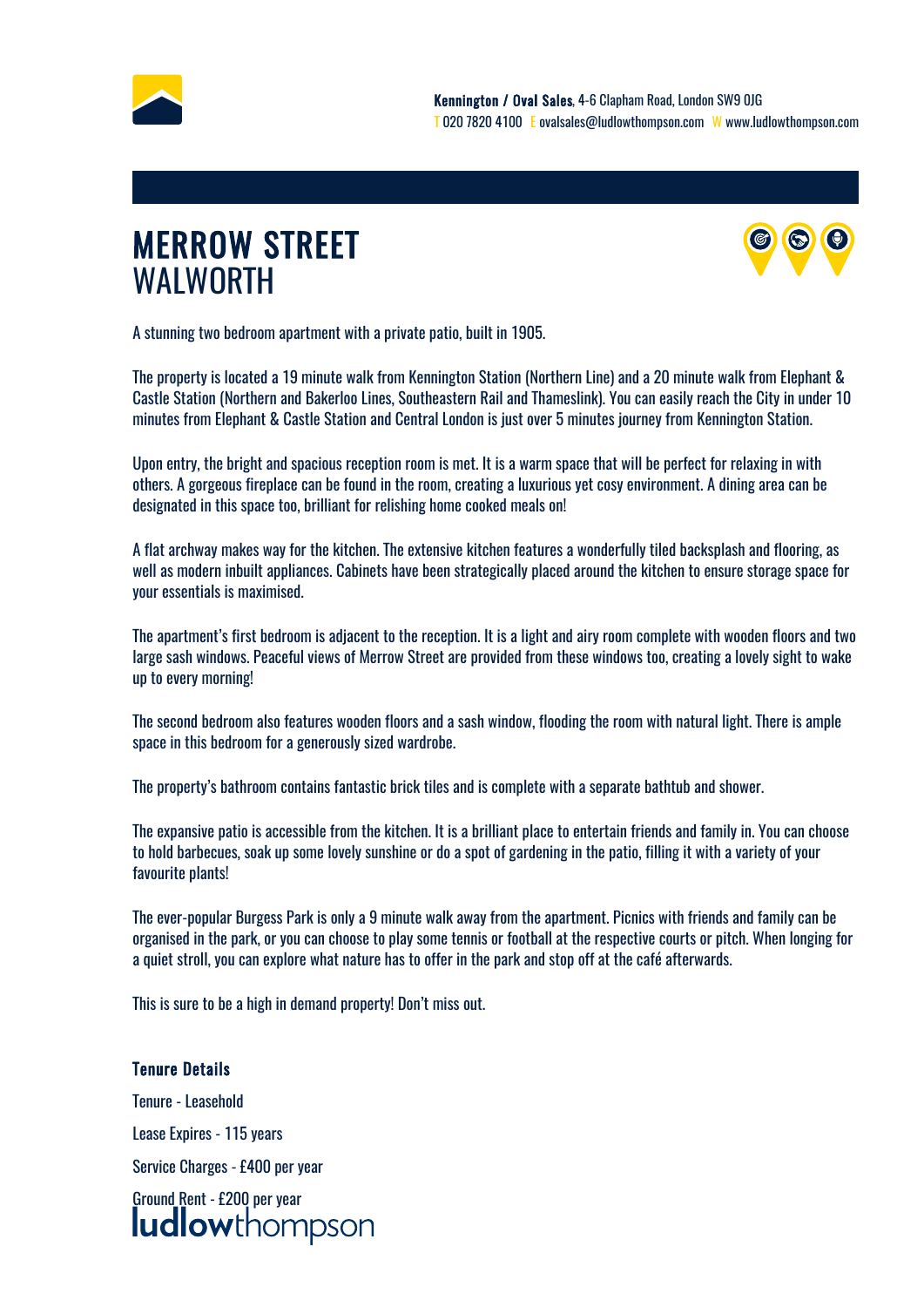

### MERROW STREET SERVICES AND STREET WALWORTH



| <b>Energy Efficiency Rating</b>             |         |           |
|---------------------------------------------|---------|-----------|
|                                             | Current | Potential |
| Very energy efficient - lower running costs |         |           |
| 912-100) A                                  |         |           |
| в<br>(81-91)                                |         |           |
| с<br>(00-00)                                | 70      |           |
| D<br>$(55 - 68)$                            |         |           |
| E<br>$(39 - 54)$                            |         |           |
| (21-30)                                     |         |           |
| G<br>$13 - 203$                             |         |           |
| Not energy efficient - higher running casts |         |           |
| <b>UK 2005</b><br>Directive 2002/91/EC      |         |           |